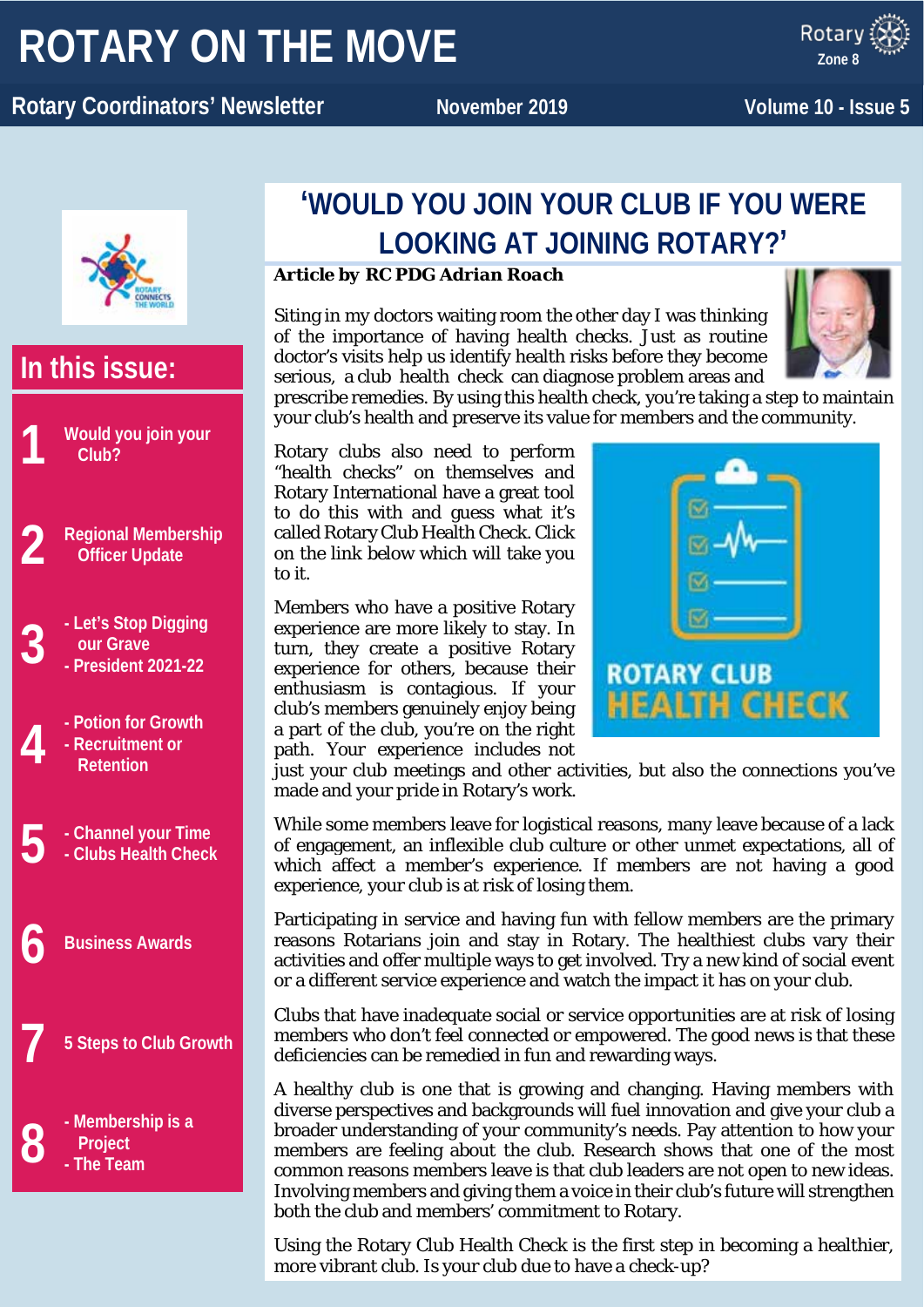### **'REGIONAL MEMBERSHIP UPDATE'**

*Article by Barbara Mifsud, Regional Membership Officer, Membership Development, South Pacific and Philippines Office, [barbara.mifsud@rotary.org,](mailto:barbara.mifsud@rotary.org) <https://www.facebook.com/barbara.mifsud.1>*

#### **New! The State of Membership webinar recording now available**

Rotary's members are our greatest assets! When our membership is strong, our clubs are more vibrant, Rotary has greater visibility and our members have more resources to help communities flourish. Consider watching this recent webinar with your club to learn about:

- How we got here
- Who is joining? Who is leaving?
- Opportunities for us to all make membership a top priority

Watch the recordin[g here](https://vimeo.com/channels/rotarymembership/368648186) and access the slide[s here.](https://www.slideshare.net/Rotary_International/state-of-membership) Alternatively you can customise the presentation and give it during a club or district meeting. It's available in [English](https://my.rotary.org/en/document/state-membership-presentation-july) and [French](https://my.rotary.org/fr/document/state-membership-presentation-july) for some of our Pacific Island clubs. Other webinars you can catch up include:

[We are Rotary: Advancing Women as Leaders](https://vimeo.com/channels/rotarymembership/356519514) [Courageous Leadership](https://vimeo.com/channels/rotarymembership/327063526) [Membership Models for the Future of Rotary](https://vimeo.com/channels/rotarymembership/304737887) [Building New Clubs Together](https://vimeo.com/channels/rotarymembership/284246603)

#### **Rotary Day at the United Nation on 9 November (US time)**

Rotary Day at the United Nations celebrates the two organisations' shared vision for peace and highlights the critical humanitarian activities that Rotary and the UN lead around the world. With the theme *Connecting for Good*, this year's event will focus on community-based solutions to the global refugee crisis. Encourage your clubs to organise remote [viewing parties](http://webtv.un.org/) as a way to engage members, friends, and family in the topic. You can find more details at [https://www.rotaryundaynyc.org.](https://www.rotaryundaynyc.org/)

#### **New! Official Rotary GIFs now available**

Rotary International has created GIFs (looped animated images) and stickers for you to share your Rotary pride and further build awareness! Since being released last month, they've already gotten more than 2 million views!



You can share the GIFs in various ways:

- Facebook posts and comments (tap the "GIF" button and search Rotary, Rotaract, peopleofaction, and related keywords)
	- Instagram & Facebook stories
	- Text / SMS from mobile with the Giphy app
	- You can also view, download, and share the GIFs/stickers directly from our Giphy page: [https://giphy.com/rotaryinternational](https://giphy.com/rotaryinternational?fbclid=IwAR2XwQxBJEiIkTw80AwV1O12UmwK8RTTtaAPC2ZXWxSLkyMyhinw-WuETS0)

#### **This month's shout out:**

This month's shout out goes to the eastern suburbs of Sydney Rotary clubs for organising a monthly cluster meeting to discuss ways they can collaborate on membership, projects, marketing/public image, as well as share expertise and knowledge. Assistant Governor Hilary Lloyd recognised that the six clubs in her cluster shared many of the same goals and concerns and started the monthly meeting in order to harness collective energies. So far the clubs have met 4 times. In terms of membership, all clubs were committed to growing membership in the area and were looking for new ideas to attract, retain and grow membership. They are currently looking at creating a combined business networking event to encourage local business and corporates to become involved. They are also discussing successful club projects and are looking for at least one project per year which all clubs could work together on. They are also looking at the possibility of staging joint projects as well as assisting each other to help ease the burden. They also want to promote a 'united Rotary front' by making sure that branding and messaging was consistent. Each time they've met, they've had a guest speaker, talking on a range of topics including club mentoring, how district can help, Rotary International resources. We look forward to further outcomes from the group!

#### **Membership Leads**

Membership leads submitted through rotary.org/join are first sent to the district leadership team. I hope your district has established a process for quickly and effectively managing leads and connecting these prospective members with the right club. Make sure to follow up with the club to see what happened to the lead. Remember that every lead is potentially a new Rotarian! Check the report to see:

- How far leads have gotten since they were assigned to your district
- What percentage of leads haven't been followed up on
- What percentage of leads are no longer interested in membership
- How many leads have been admitted to a club

Access the Membership Leads Progress Analysis report for 1 July 2019 to 28 Octobe[r here.](https://www.dropbox.com/s/tlgfqk3rs6bc20j/20191028%20-%20RMO_Membership_Leads_Success_Report%20%20-%20Australia%2C%20New%20Zealand%20and%20Pacific%20Islands%20-%201%20July%202019%20to%2028%20October%202019.pdf?dl=0)

#### **Membership Statistics**

- [Comparison to 1 July](https://www.dropbox.com/s/uxdc09y3wg49syl/COMPARISON_TO_1_JULY%20%2854%29.pdf?dl=0) for Australia, New Zealand and Australia as at 30 September 2019
- [Detailed demographic](https://www.dropbox.com/s/gvqpwp7wickclji/DISTRICT_MEMBERSHIP_PROGRESS_TO_GOAL%20%2817%29.pdf?dl=0) information by district as at 30 September 2019

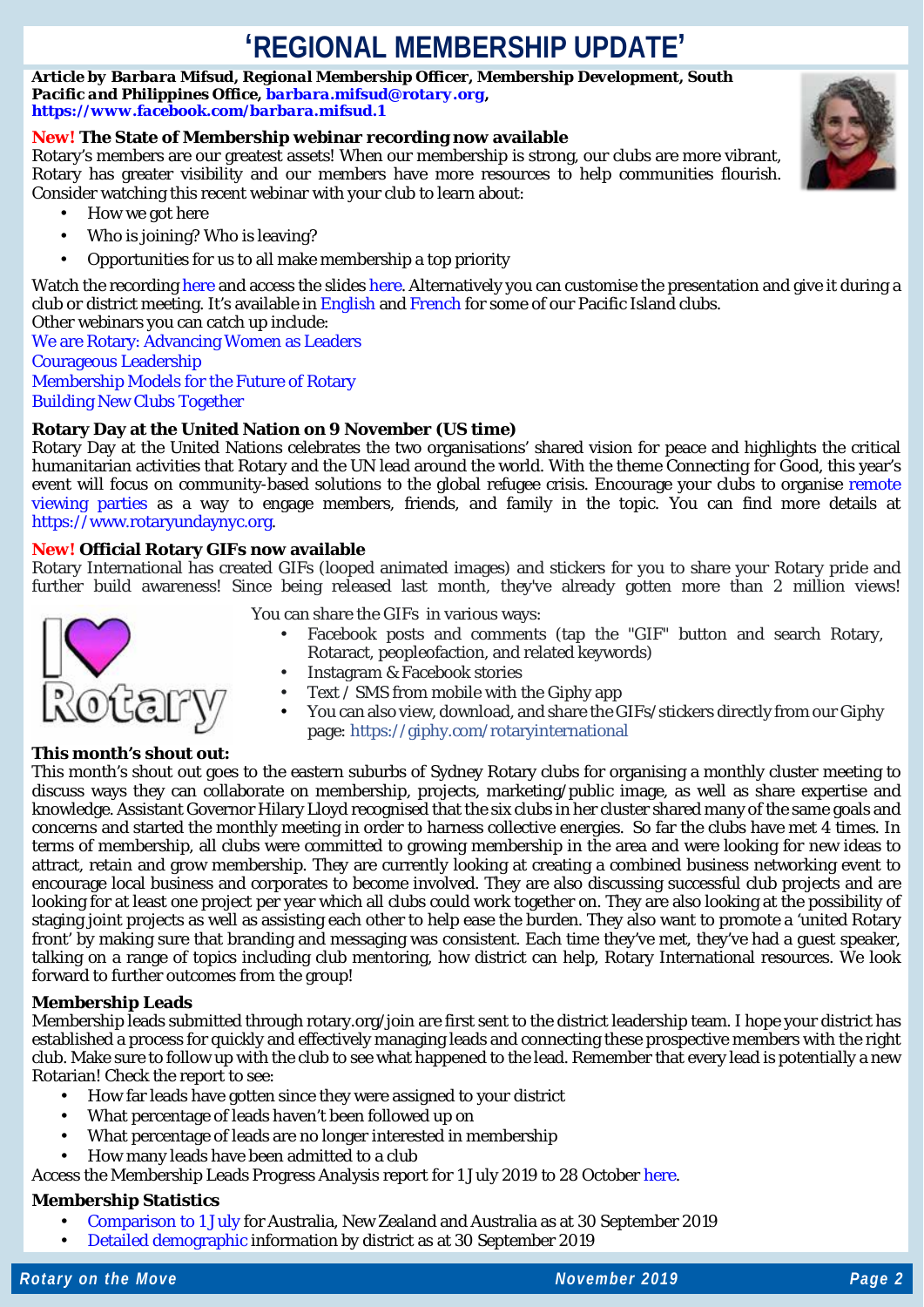### **'LET'S STOP DIGGING OUR GRAVES'**

### *Article by Euan Miller, Secretary and Director, Partnerships. [Rotary Club of Norwood Inc](http://rotarynorwood.org.au/)*

At the Rotary Regeneration Conference in Christchurch last September we learnt the depressing news that we are continuing to lose members across the Zone at an alarming rate. The combination of ageing members (average age is 71) and our inability to retain members because of lacklustre clubs means we are losing two members for every member inducted.



Over the last 5 years 127 clubs handed in their charter and 45 new clubs were formed. Last year only one of the 27 districts in the Zone [\(9640\)](https://www.rotary9640.org/) increased its membership. All the others continued the steady decline.

Despite all the efforts of Rotary Coordinators and District Membership Directors we have failed to turn membership around.

It is time to take stock, find out why clubs are not growing and develop a new strategy to address the problem.

The problem is not with new clubs. Where we see growth, it is coming from new clubs. RI is to be commended for facilitating this by offering 7 different versions of Rotary. The popularity of these new ways of serving through Rotary suggests every district should plan to open one new club each year. This would go a long way to slowing the decline.

However, if we are to grow, we have to transform existing clubs. The majority of our clubs are now small (20 or less members). They are recycling Presidents and Directors because there is little new talent to take on the roles. Most of the members are now in retirement and their business networks have reduced substantially. Age has also meant less ability to carry our projects and appears to be a major barrier to new younger members. As a result we present an image of frustrated clubs meeting regularly as a friendship group but lacking the skills to claim our current moniker of People of Action. Last year only 61 clubs in our Zone achieved a Rotary Citation – the basic measure of an effective club. That's just 5.6% of clubs in our Zone.

It is unfair to blame the clubs if we don't have the structures in place to provide the pathway to transformation. Most club, especially small ones, don't have the skills to do it themselves. Existing clubs are crying out for inspirational Rotarians to lead strategies for dynamic new projects, new partnerships with business and government and a public image that shows Rotary can transform communities as well as itself. Clubs have the personnel – it is just sitting there latent, frustrated and disillusioned.

We need a new approach to leadership development. PETS and DTAs are not achieving this. In every club we need to challenge existing cultures and barriers, focus on developing leaders of volunteers, strategic planners and disturbance handlers and promote an outward focus to the community. We need to use the experience of existing clubs members and match that with coaches and mentors who are professionally qualified to achieve these outcomes. The matter is so serious clubs may need to put on hold some of their projects for 12 months so they can focus on the issue. If they don't transform, they will die.

Second, we need to change the role of AGs. Being a figurehead and a conduit from the DG is not enough. AGs need to be selected well and charged to focus on the struggling clubs in their group to coach and mentor them to help them transform. We need to give AGs the skills to do this and in Australia, a national approach to training (as done in NZ) would be desirable to ensure all get the coaching and mentoring skills required. Districts should also be giving them increased allowances because some clubs will require many visits to guide them to the transformation required.

Success will be measured by the number of clubs transformed into effective growing clubs worthy of a Rotary Citation.

### **'ROTARY INTERNATIONAL PRESIDENT FOR 2021-22'**

### *From Rotary weekly, 11 October 2019*

On 2 October, RI President Mark Maloney officially declared Shekhar Mehta the president of Rotary International for 2021-22. The Nominating Committee for President of RI selected Mehta, a member of the [Rotary Club of Calcutta-Mahanagar,](http://www.rotarycalmahanagar.org.in/) West Bengal, India, in August. He will be formally elected at the 2020 RI Convention in Honolulu, Hawaii, and will become president on 1 July 2021.



Mehta says he will encourage clubs to use action plans and reinforce the core values of Rotary.

Mehta says Rotary needs to become more contemporary and adaptable by focusing on partnerships with governments and corporations, expanding partnerships with organizations that specialize in Rotary's areas of focus, and investing in technology.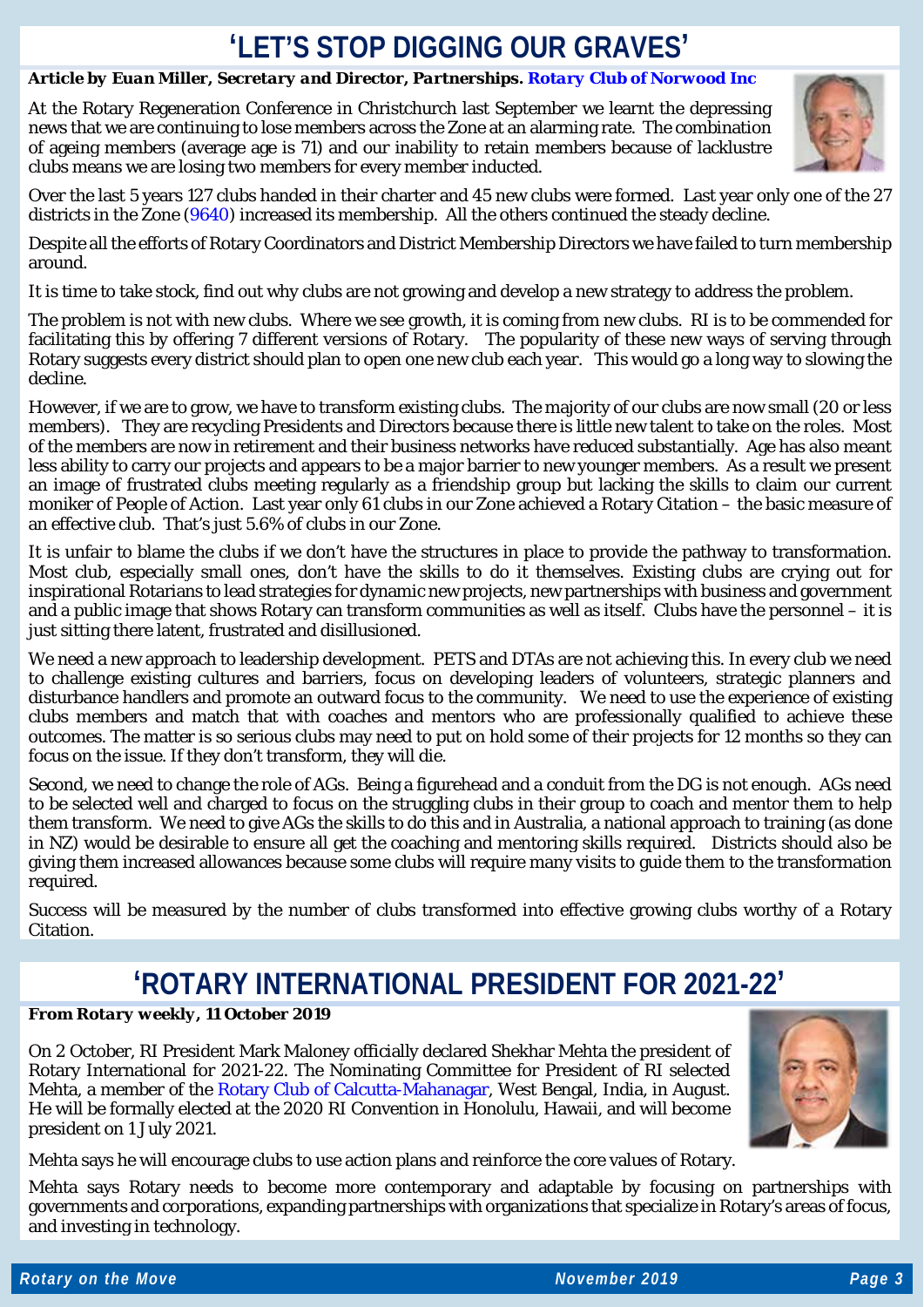### **'MAGIC POTION FOR MEMBERSHIP GROWTH?'**

### *By Nancy Leonhardt, 2018-19 membership chair for District 6150, Arkansas, USA From Rotary Voices, [September](https://blog.rotary.org/2019/09/12/magic-potion-for-membership-growth/) 12, 2019*

When it comes to membership growth, there are no magic potions. Our district was blessed to add more than 65 new members last year, one of only four districts in our zone to have any increase. But I can't point to just one thing we did that achieved those results. Instead, planning, goal-setting, follow-thru, and hard work on the part of many committed individuals were instrumental in the success we achieved.



My committee and I emphasized the importance of membership growth and engagement at every district event last year. In addition, our membership committee undertook the following efforts:

- § Chartering a new club for the first time in the last 10 years. The Rotary Club of Little Rock Afterhours meets at 5:30 p.m. on the first Mondays of each month, allowing members to attend meeting on their way home from work. Additionally, members meet a second time during the month for a social, service project, or committee meeting. Of the charter members, 31 are new Rotarians and 10 are former Rotarians, 55 percent are female, and 53 percent are under 40.
- § Quickly and consistently acting on new Membership Leads. I reached out to each lead within hours of receipt. I followed up with clubs to check the status of the leads that were forwarded to them to keep that dialogue always going.
- § Encouraging clubs to set membership goals in Rotary Club [Central](https://my.rotary.org/en/user/login?destination=/secure/application/341) and regularly reminding members of the goal.

Six of our clubs worked particularly hard to increase their membership: Helena, Jacksonville, Jonesboro, Searcy, Sherwood, and Stuttgart. Jonesboro's membership chair, Brian Rega, is the club president this year. He had a club competition (a horse race) to encourage growth.

Stuttgart's membership chair, David Leech, an assistant governor, set a goal of 100 members by the end of the year and constantly reminded the club of that goal. Both Brian and David where members of my team. The other four clubs had presidents who "got" the membership message and encouraged the club on a regular basis.

So, in conclusion, the simplest message to clubs is this: **Set a goal, share the goal, keep the club updated, offer encouragement along the way, and celebrate at the end.**

### **'WHAT'S MORE VALUABLE TO YOUR CLUB'S EXISTENCE MEMBERSHIP RECRUITMENT OR RETENTION?'**

### *Adapted by: ArticleBase.com, Clubrunner [Newsletter](https://site.clubrunner.ca/Page/what-s-more-valuable-to-your-club-s-existence-membership-recruitment-or-retention)*

Recruitment is the most important activity for club membership development and to secure its existence, right? Not necessarily.

Member recruitment is definitely a key factor, but if you want your club to thrive, membership retention is the most important piece of the puzzle.

Although many club officers may think that if new members are not joining, the livelihood of the club will not survive. However, in order for new members to join, it's necessary to have a solid foundation of members which will always stimulate membership growth. Here are three reasons why retention is more important than recruitment:

1. Get retention right and you will have built the basis for recruitment. High retention rates are the signal that you have happy, satisfied members. These members tend to share the club success stories with others, automatically creating a grassroots recruitment campaign.

The point: start with retention, and follow with recruitment.

2. "A bird in the hand is worth two in the bush" is certainly true for service clubs. It's true not only because it takes less effort to keep a member than find a new member, but also it is less expensive to retain a member than recruit a new one.

The point: recruitment often gets the attention, but retention will make your treasurer much happier; ultimately, the membership numbers will make your club executives happier, too.

3. A low retention rate is a signal that you have serious underlying problems in your club. Recruiting members is primarily a function of great marketing, but member retention is a function of both marketing, and more importantly, a great membership experience. If you can't keep your members, then you are wasting money recruiting them until you fix the problem that is causing members to leave.

The point: if you can't retain, recruitment will burn through prospects because they won't remain.

The bottom line is that recruitment is important for your club, but retention must be your first priority. If you master the art of member retention, then recruitment will be fun and easy, leading to success for your club.

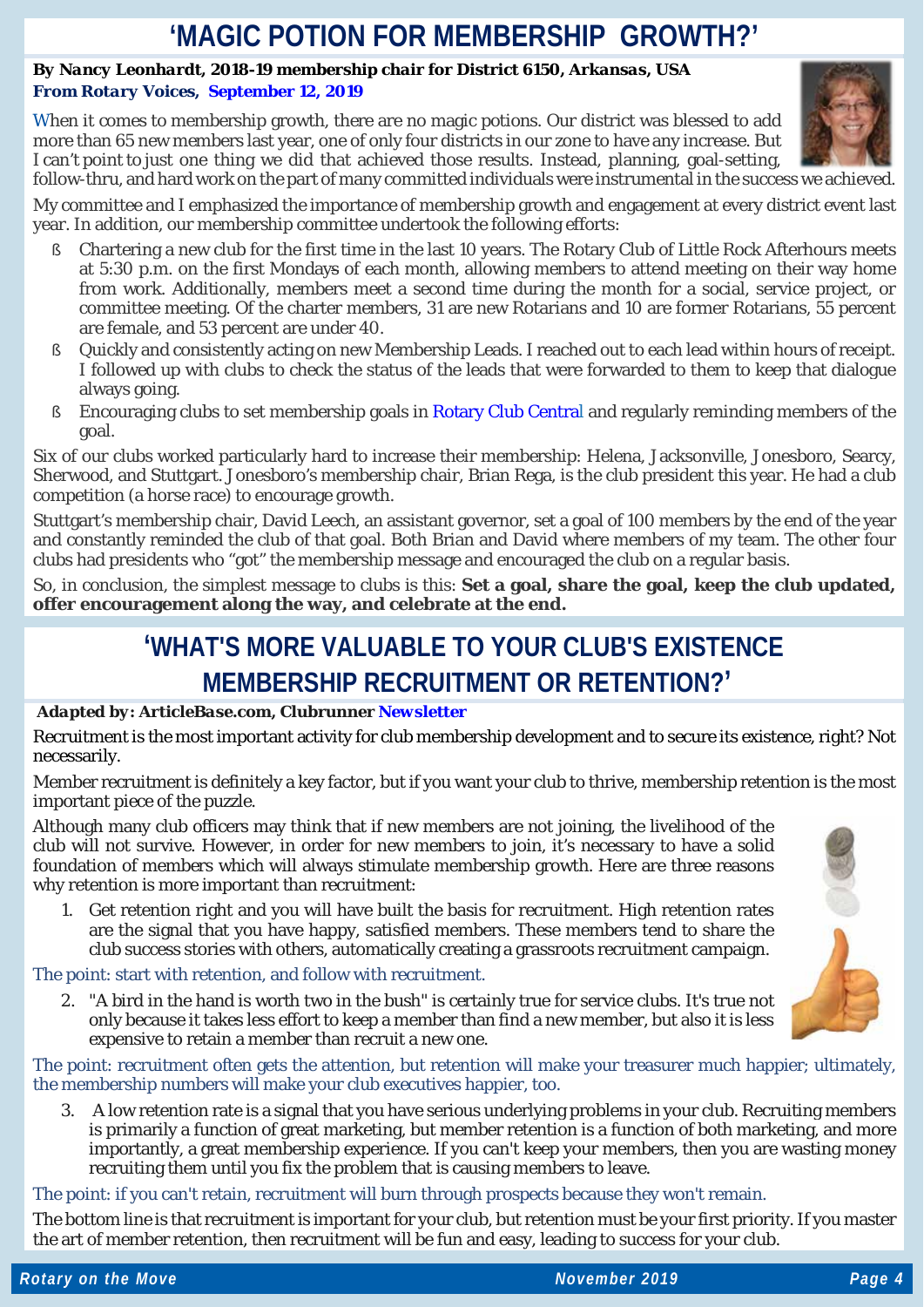### **'CHANNEL YOUR TIME'**

#### *Article by ARC PDG Doug St Clair*

I missed the recent Australia and New Zealand Rotary Conference in Christchurch but was able earlier in the year to make the International Convention in Hamburg. The truth is, we can't do everything or be in more than one place at the same time and most of us have many things that are competing with Rotary for our time and effort such as work, family, health and the list goes on.

The secret is to channel your time and effort into those things which are most important at the moment. Young people seem to do this really well if you consider how they rush to a cause, collaborate with their mates and enjoy things as they do them.

Maybe we need to take this more into consideration when we are critical of members who don't seem to put the time or effort into our club that they used to. What are their priorities at this time and what activities do we do that can arouse their passion for Rotary. It may not just be attending a club meeting or a Bunnings BBQ.

So, I missed this conference but I had a real pleasure in attending, on the same weekend, the International Day of Peace Lecture at St John's Cathedral in Brisbane and representing Rotary at the award presentation to two real Peace Builders within the local community. The lecture was sponsored by the United Nations Association of Australia, Griffith University and our own Queensland University Rotary Peace Centre.

So, my passion at the moment is devoting my time to our current class of Peace Fellows who are part of one of the greatest initiatives of the Rotary Foundation. What's yours?

### **'INCLUDE SANITY IN YOUR CLUBS HEALTH CHECK'**

#### *Article by ARC PDG Brian Coffey*

Einstein is attribute to saying "The definition of insanity is doing the same thing over and over again and expecting different results'". As businesspeople and community leaders, we seem content to follow the mentality of "If it ain't broke, then don't fix it!" If businesses adopted this attitude and did not strive to make things better in a competitive world, where would we be?

While the reasons for members leaving Rotary are varied; a survey has shown that most members primarily join to positively impact on the community and secondly for friendship. However, these reasons are reversed when asked why they stay.

If so, why not focus on these areas through Club Service?

Effective clubs, have a multi-year effort, focussing primarily on membership satisfaction and adapting customs and practices to satisfy their members' needs.

Club Service focuses on making clubs strong. A thriving club is anchored by strong relationships and an active membership development plan. Through 3 simple actions of Club Service, clubs can:

- 1. focus on strengthening fellowship and ensuring the effective functioning of the club.
	- o refer to Club Committee Structure [https://my.rotary.org/en/club-committee\)](https://my.rotary.org/en/club-committee)
- 2. promote the development of acquaintance and the opportunity for service, and
	- o people don't join Rotary for speakers or meals social activity and service opportunity is the bond
- 3. conduct activities necessary to make the club function successfully and achieve its goals.
	- $\circ$  Introduce entertaining variety into meetings do your members really find the highlight of a meeting is the ritual of a fine session

Clubs that run smoothly have more fun, more social interaction, more hands to help on projects and more minds to develop new ideas. These actions will pay off in more community service, more international service, more vocational service and more youth service. This is a healthy club, focussed on **Club Service**.

The quick way to turn this around is to have a 3, or 5-year plan and goals agreed upon by the members [\(https://rcc.rotary.org/#/goals\)](https://rcc.rotary.org/#/goals) to assist in having consistently good years – managed by a Board, not a 1-year President.

The challenge is to prioritise Club Service in your clubs Health Check and adjust your clubs focus, after all, perhaps if you are not attracting members, your model might be broken. [https://my.rotary.org/en/document/rotary-club](https://my.rotary.org/en/document/rotary-club-health-check)[health-check,](https://my.rotary.org/en/document/rotary-club-health-check) PDF file





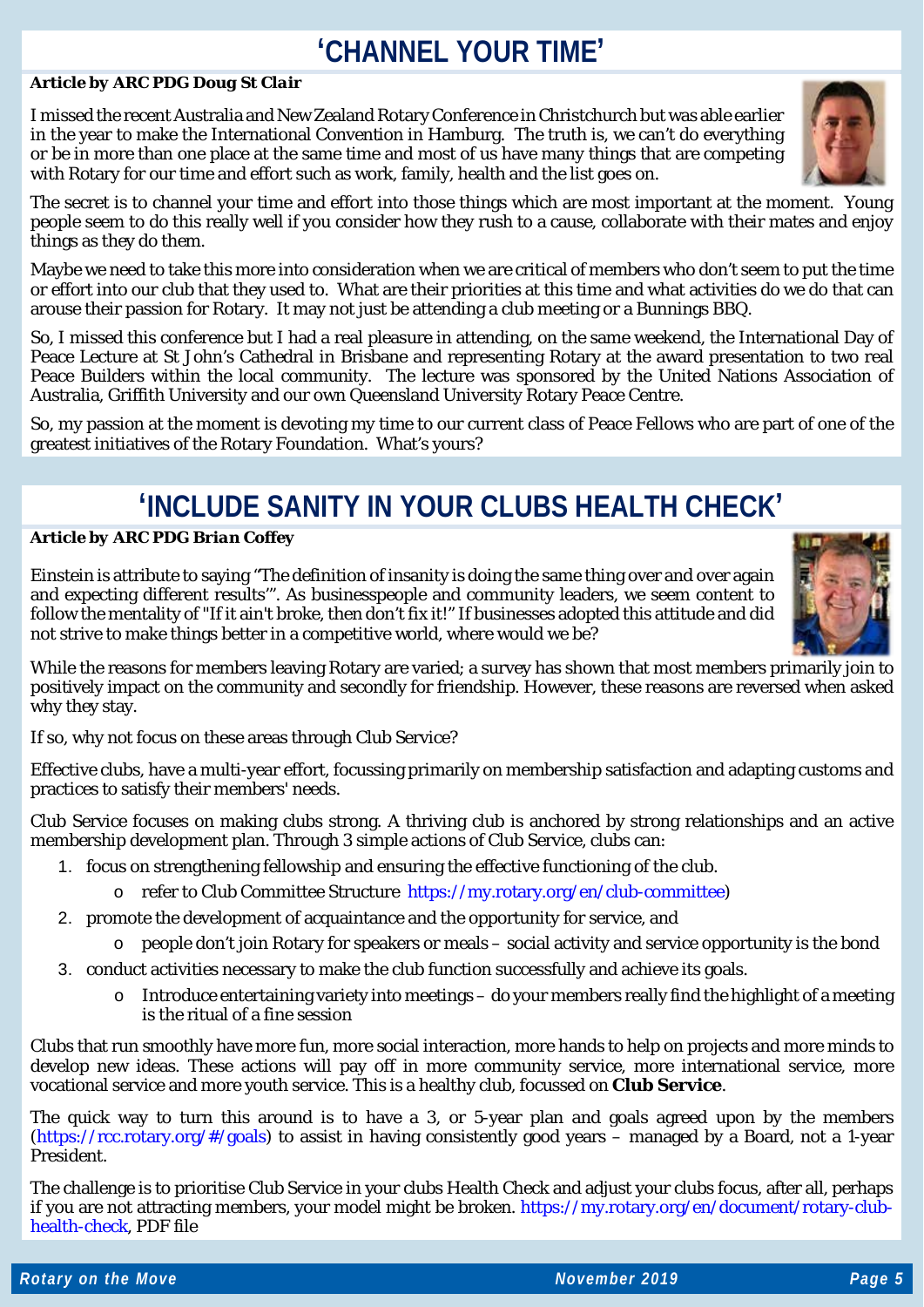### **'FIVE CLUBS' ZEAL CREATES BUSINESS AWARDS'**

### *Article by Tony Thomas, [Rotary Central Melbourne](https://www.rotaryclubcentralmelbourne.org.au/)*

Sometimes it takes a push to get Rotary clubs co-operating. Three years ago, Jeff Taylor of Brighton North [Rotary](http://northbrightonrotary.org.au/) approached Bayside City Council about an excellence-in-business awards program. Early this year the council decided, "OK, providing you team with the other four bayside Rotary clubs and give us a good plan".



Brighton North and Brighton are in Distric[t 9800](https://rotarydistrict9800.org.au/) and Hampton, Beaumaris and Sandringham clubs are in District [9810.](https://www.9810rotary.org.au/) They range from 25 to 100-plus members: all up, about 250.

They had plenty of their own projects on the go, but cooperate they did. The council gave the green light and provided a handsome sponsorship. The clubs developed the 2019 Bayside Business Excellence Awards [website,](https://baysidebusinessawards.com.au/) shared their know-how with the council and found further sponsors.



*Nick McDonald and Thea McCroary run Prestige Inhome Care, champion Bayside Business in the Rotary-led 2019 Business Excellence Awards*

On the 3rd of October winners collected awards at a 250-seat sold-out formal dinner at the Sandringham Yacht Club. Talks are under way about annual awards.

Bayside Mayor Michael Heffernan says, "Council jumped at the chance to recognise local firms. The participation level of 80-plus was incredible."

Christine Lindsey of Hampton RC, who chaired the project, is a professional events strategist. "No-one was territorial," she says. "Brighton North ran the nominations; Brighton ran sponsorships and judging, and Hampton took on overall management, website and legals. Bayside council ran the gala dinner and a Telstra Business Awards judge helped coordinate judging."

Many Australian cities run business awards but few involve Rotary. Brighton North originally had a small "Vocational Excellence Award" but it ran out of steam. Jeff Taylor helped tie the award to the council's thriving Business Network. "We loved to see the surprise, joy and pride of the winners," Jeff says.

Nick McDonald (CEO) and Thea McCroary (GM Sales and Marketing) are the brother and sister team that took Bayside's champion business Prestige Inhome Care to an astounding 550 staff. Its services help people live independently at home. Nick says, "The Rotary awards forced us to think strategically about managing our fast growth." Thea says, "Government support for in-home care constantly evolves and Rotary is a good way to get information out to the community."

Awards chair Christine says, "We worked together really well. I hope our project is an inspiration to Rotary clubs."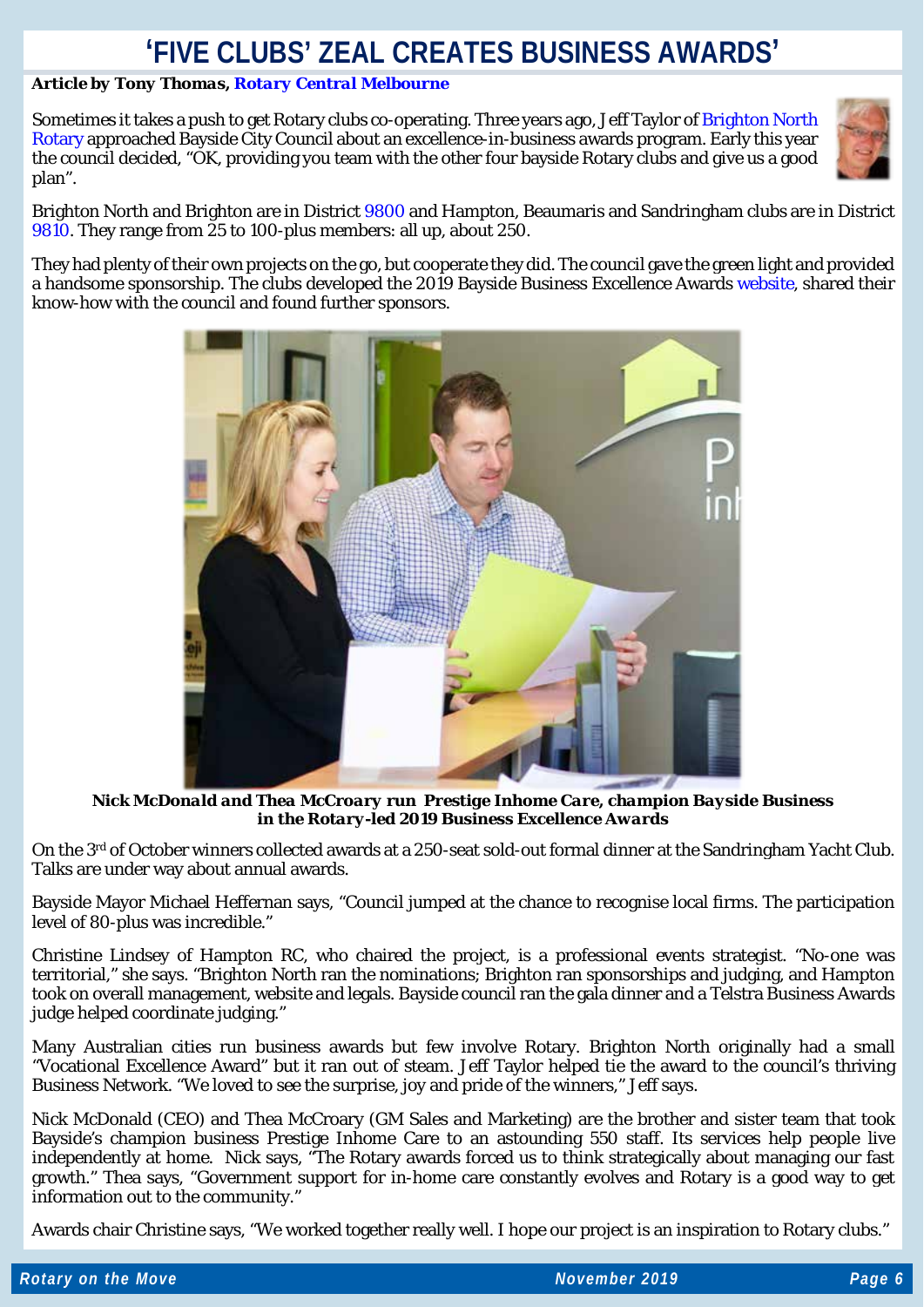### **'MEMBERSHIP MATTERS: 5 STEPS TO CLUB GROWTH'**

*Article by Ainsley Brown, Rotary Club of St. Andrew, Jamaica From Rotary Voice, Posted on [September](https://blog.rotary.org/2019/09/24/membership-matters-5-steps-to-club-growth/) 24, 2019*



*Ainsley Brown, left, receives his pin as Vocational Service Director from then-president Jemelia Davis at the club's 2017 installation banquet.*

My club, the Rotary Club of St. [Andrew,](https://www.rotaryclubofstandrew.org/) Jamaica, has a storied history. We were chartered in 1966, four years after Jamaica's independence from the United Kingdom, as the third Rotary club in Jamaica. We have a pioneering spirit as demonstrated by being the first Rotary club in Jamaica to allow women to join.

Rotary is a wonderful global movement that allows individuals to come together and take actions that are an expression of our collective will to make this world a better place. Our members are our greatest strength, and membership matters. But our greatest strength is also our greatest challenge. Like a lot of clubs, we struggle with membership. How do we recruit new members, retain existing members, transition members of Rotaract into Rotary, and re-engage current or former members?

I won't be so bold as to suggest we have found *the* solution to membership growth. But I do believe we have found *a* solution. And the funny thing is it was staring us in the face the whole time: The [Four](https://my.rotary.org/en/guiding-principles) Way Test. The best way to grow membership, in my opinion, is by "building goodwill and better friendships."

The club carried out five initiatives in August 2019, spearheaded by our director of club administration and the membership chair, that we hope will re-engage, retain, and recruit past, present, and future members:

- 1. **Member call** Calling members to ask how they are doing and encouraging them to attend. While this is certainly not a new idea, it goes a long way in saying to members you are appreciated and it is proven to get people out to meetings and events.
- 2. **A games night** a fun-filled night of fellowship, relaxation, and networking.
- 3. **A [membership](https://www.instagram.com/p/B1hkgYDA3lw/?utm_source=ig_web_copy_link) mixer** Yet another fun-filled night of fellowship, relaxation, and networking, this one with an eye toward corporate relationships. The club has engaged a major financial institution in Jamaica to sponsor the mixer geared toward allowing prospective members to interact with existing Rotarians outside of our mid-day meeting time on Tuesdays.
- 4. **The [Membership](https://www.instagram.com/p/B04ICuGgtKV/?utm_source=ig_web_copy_link) Challenge** Attracting members is a challenge, why not make the effort into a contest. Each club member is challenged to invite a guest to a club meeting or service project. Members earn additional points if the guest joins, represents a vocation not presently in the club, or is a young professional between the ages of 25-45.
- 5. **Tell your story,Why am I a Rotarian?** We know stories not stats attract people to [Rotary.](https://blog.rotary.org/2019/05/29/stories-not-stats-attract-people-to-rotary/) This initiative creates an avenue for members to tell their Rotary story. By sharing our journeys, members better understand, appreciate, and learn from each other's experiences.

Through these and other efforts we will build goodwill and better friendships proving that membership matters.

*Find strategies and ideas to connect with [prospective](https://my.rotary.org/en/learning-reference/learn-topic/membership#connect) members.*

### **SHARE YOUR CLUB OR DISTRICT SERVICE PROJECT AND MEMBERSHIP BEST PRACTICES.**

We would like to hear from Clubs or Districts telling us what they have done. Please include a summary, contact details, a couple of captioned photos, and email to **[Issa Shalhoub](mailto:drissa@bigpond.com)**, this Newsletter's editor*.* We also would like readers to share their experiences and stories on Best Practices in their Clubs and what has worked for their Clubs in gaining new members and also what has helped in keeping members.